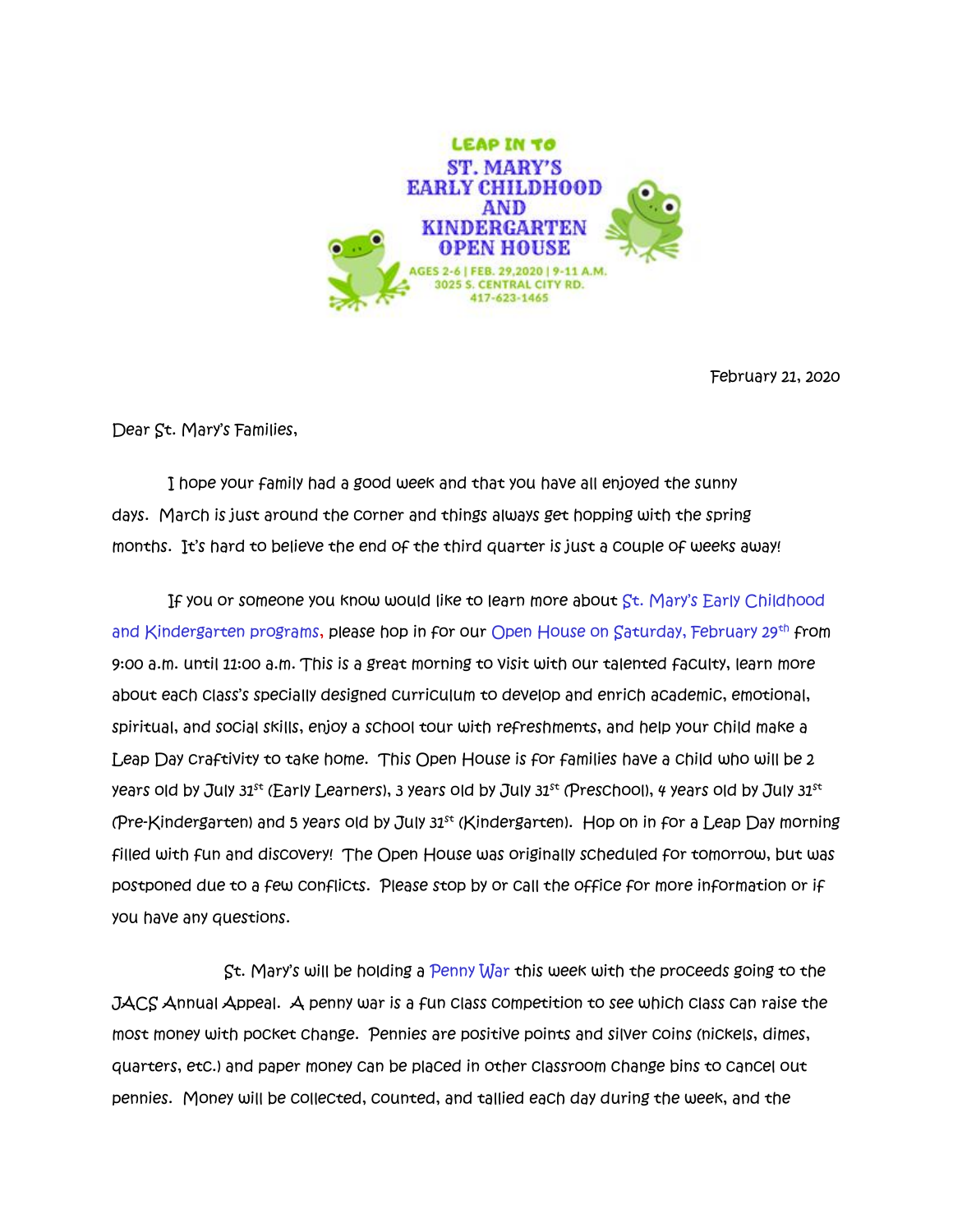winning class will get a week's worth of jeans days (except Mass on Friday) from Mrs. Lown as a grand prize. Thank you for your support!

St. Mary's Youth will be serving breakfast this Sunday morning from 8:30-10:15am. Scrambled eggs, sausage, biscuits and gravy, breakfast burritos, fruit, coffee, milk and juice will be served. Special artwork by St. Mary's 4th graders will be on display at each of the tables! The Youth Group appreciates your support.

St. Mary's students are doing a FANTASTIC job with the Kids Heart Challenge! To date, 73 students have registered online, and we have collected \$3,478.75! Our school has already earned a \$300 gift certificate from US Games to purchase new PE equipment, so THANK YOU for helping our students get signed up! Our fundraising goal is \$5,000 and if we reach that, we will receive a FIVE HUNDRED DOLLAR gift certificate to purchase more PE equipment as well!! Keep up the good work! All online donations and envelopes are due Friday, February 28<sup>th</sup>. If your child my need an additional envelope, Mrs. Black has extras! During the Heart Challenge, students learn about many heart-healthy habits. Students in K-1-2 are learning about reading nutrition labels. The 1st and 2nd graders were given four blank nutrition labels. They have been asked to pick four different foods at home and fill out the labels accordingly. They will probably need a little assistance with this. Please send these back to school on Monday. Students in grades 3-4-5 are bringing home a Heart Healthy Bingo sheet with a variety of activities to do together as a family. Please choose at least 10 of the activities, mark them off and have students return the sheet on Monday. Thank you for your support of the Kids Heart Challenge!

It may still be chilly outside, but the Spring Fling is getting close and you won't want to miss the fun! Please mark this year's date, Saturday, April 25th on your calendars now, and make plans to attend! Formal invitations will be sent out in March, but planning has been going on for months for this fun and important evening benefitting JACS. If you or your company has an item or service to donate to the auction, you may start to bring these in to St. Mary's, and donation and sponsorship forms will be available in the office soon. Raffle tickets for incredible cash prizes will be sent home next week in your child's communicator envelopes. The tickets are \$10 each and students will win incentive prizes based on how many raffle tickets they sell. More information will be given in next week's newsletter.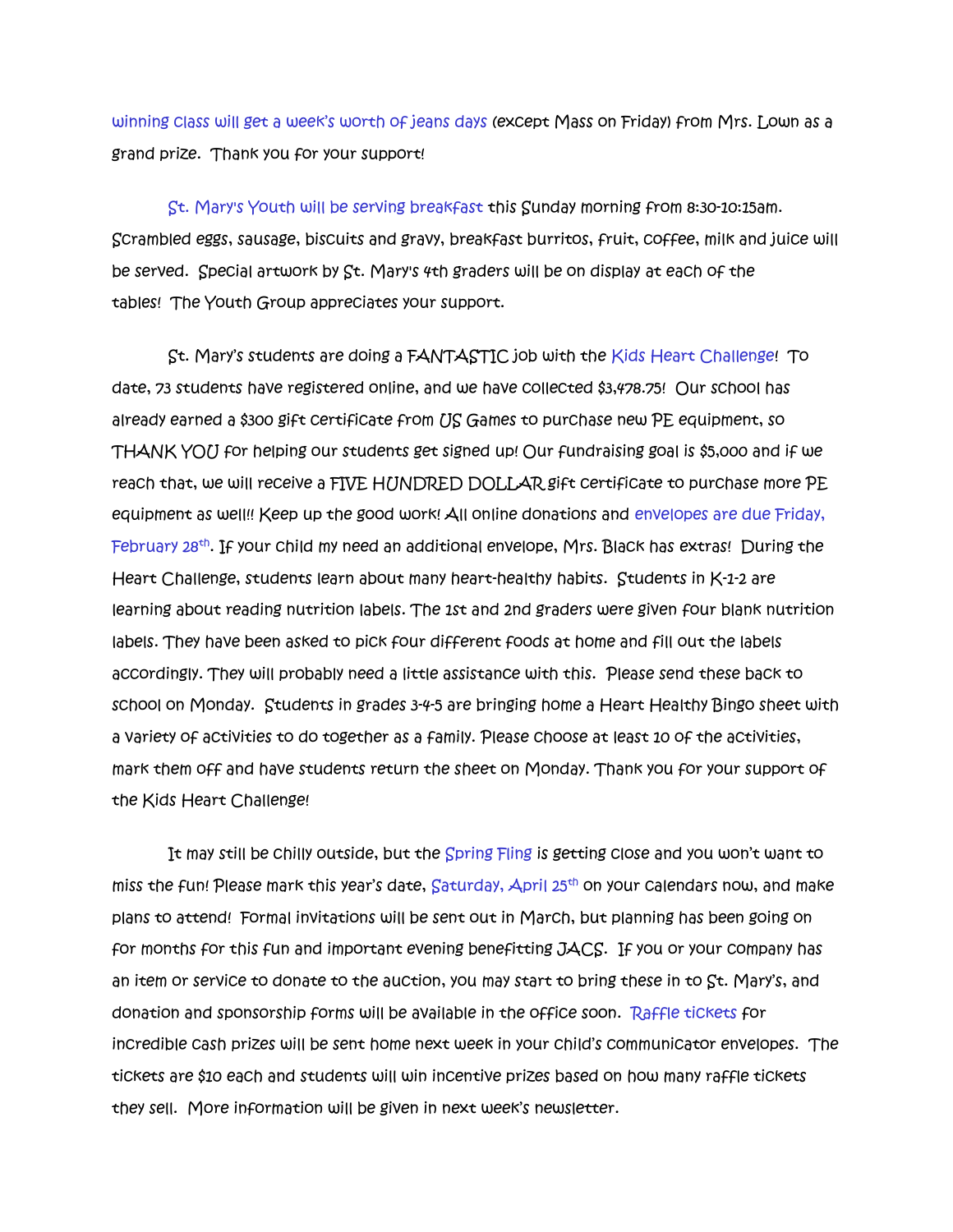God bless and take care,

Joanne Lown

[jlown@jacss.org](mailto:jlown@jacss.org)

Important Dates to Remember:

| February $24th - 28th$                        | St. Mary's Penny War!                                |
|-----------------------------------------------|------------------------------------------------------|
| Monday, February 24 <sup>th</sup>             | Abraham Lincoln visits K-2 <sup>nd</sup> grade       |
| Tuesday, February 25th                        | Mardi Gras Celebration and King Cake                 |
| Wednesday, February 26 <sup>th</sup>          | Ash Wednesday, School Mass at 8:30 a.m.              |
| Saturday, February 29th<br>a.m.               | Early Childhood and Kindergarten Open House, 9-11:00 |
| March $2^{nd}$ – March $6^{th}$<br>next week) | Read Across America Week! (More information to come  |
| Tuesday, March 3rd                            | First Tuesday at Club 609                            |